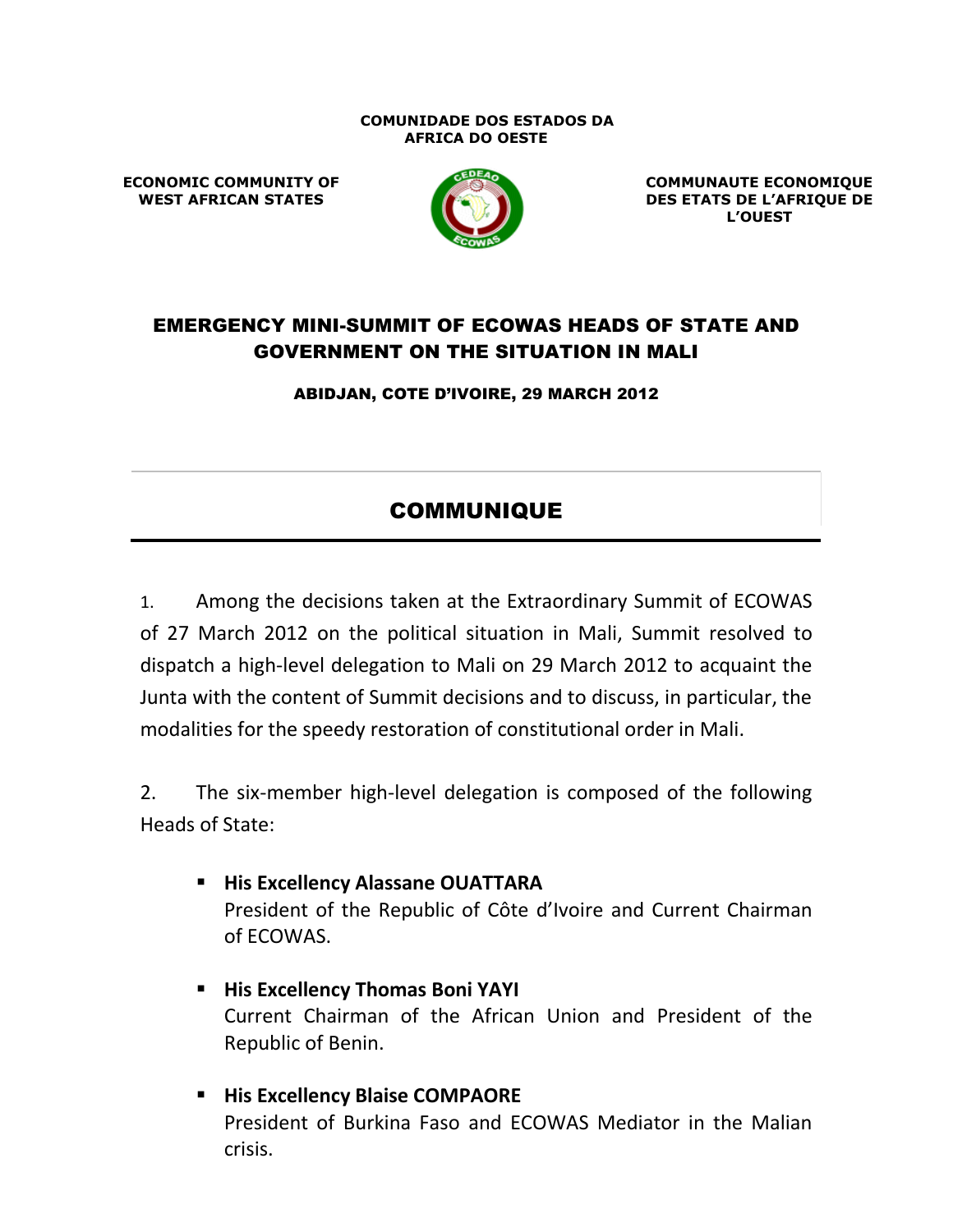- **Her Excellency Ellen JOHNSON-SIRLEAF** President of the Republic of Liberia.
- **His Excellency Issoufou MAHAMADOU** President of the Republic of Niger
- **His Excellency Goodluck Ebele JONATHAN,** President of the Federal Republic of Nigeria, Represented by His Excellency Nurudeen MOHAMMAD, Minister of State at the Ministry of Foreign Affairs.

3. In fulfilment of its mission, the Delegation set out for Bamako today, 29 March 2012, but could not land at the Bamako airport for security reasons as a result of chaos provoked by demonstrators at the airport.

4. The Heads of State, therefore, returned to Abidjan to hold an emergency meeting.

5. The Heads of State took note of the reports of the President of the ECOWAS Commission, the Foreign Ministers, and the Chiefs of Defence Staff, who had just returned from Bamako after their meetings with the *Comité National de Redressement pour la Démocratie et la Restauration de l'Etat* (CNRDRE).

6. At the end of their meeting, the Heads of State recalled the main decisions taken at the Extraordinary Summit of the ECOWAS Heads of State and Government in Abidjan on 27 March 2011, namely to:

- I) deny any form of legitimacy to the *Comité National de Redressement pour la Démocratie et la Restauration de l'Etat*, and to demand the immediate restoration of constitutional order in Mali.
- II) remind the CNRDRE of its responsibility for the safety and security of President Amadou Toumani Touré.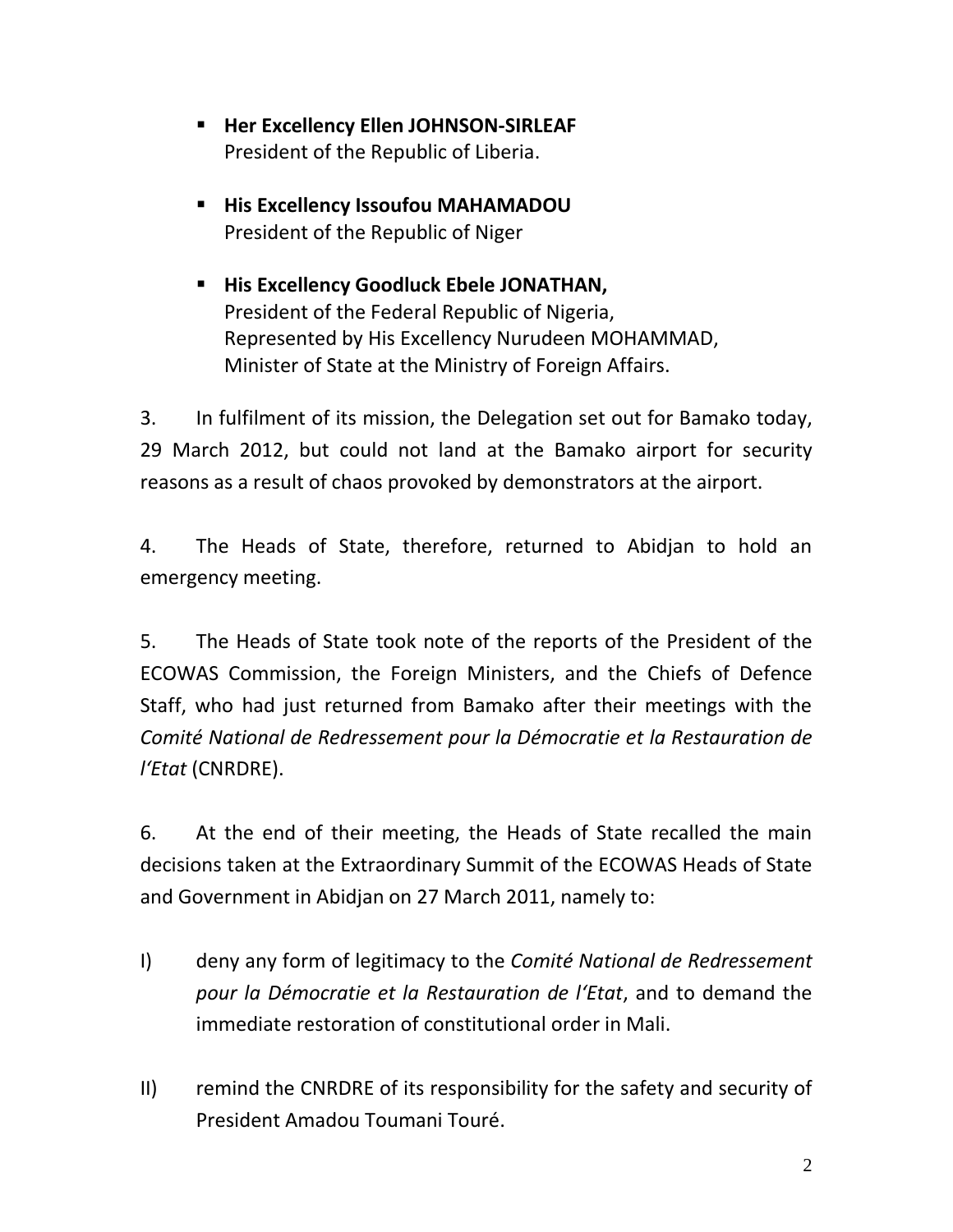- III) demand that the CNRDRE release all political detainees.
- IV) suspend Mali from all decision-making bodies of ECOWAS with immediate effect, in accordance with Articles 1(e) and 45(2) of the Supplementary Protocol on Democracy and Good Governance, and the provisions of the African Charter on Democracy, Elections and Governance, until such time that constitutional order is effectively restored.
- V) demand the CNRDRE to take immediate steps to restore constitutional order in Mali, in line with ECOWAS Protocols, and bearing in mind the decisions adopted by the AU Peace and Security Council on the suspension of Mali.
- VI) instruct the ECOWAS Commission to put the ECOWAS Standby Force on high alert for all eventualities.
- VII) in the event of non-compliance by the CNRDRE with these Decisions, invite all Member States to impose a travel ban, as well as a diplomatic and financial embargo, on the members of the CNRDRE and their close collaborators with immediate effect.

7. In application of these decisions, and after consultation and accord of all ECOWAS Heads of State and Government, Authority hereby adopts the following sanctions against Mali:

# **A. Political and Diplomatic Sanctions:**

- i) Suspend the membership of Mali from ECOWAS;
- ii) Recall all ECOWAS Ambassadors accredited to the Republic of Mali for consultation;
- iii) Impose a travel ban on members of the CNRDRE and their associates within the ECOWAS space;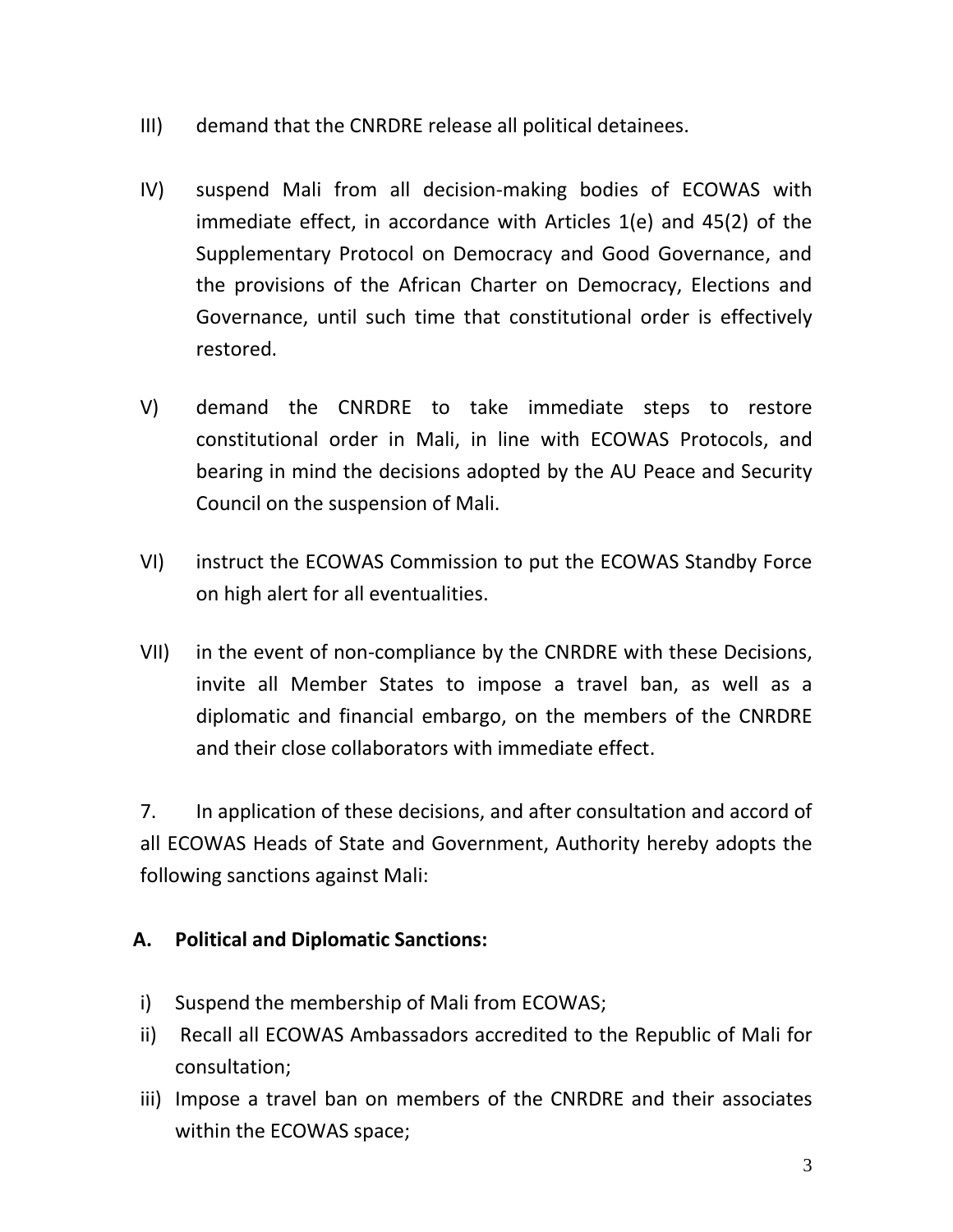iv) Close all borders of ECOWAS Member States with Mali, except for humanitarian purposes.

#### **B. Economic Sanctions:**

- i) Freeze the assets of the leaders of CNRDRE and their associates in ECOWAS Member States;
- ii) Deny Mali access to seaports of ECOWAS Member States.

#### **C. Financial Sanctions:**

- i) Freeze the accounts of Mali held at the Central Bank of West African States (BCEAO);
- ii) Deny the procurement of funds from BCEAO to accounts held by the Malian State in private banks.
- iii) Freeze all financial assistance to Mali through the West African Bank for Development (BOAD) and the ECOWAS Bank for Investment and Development (EBID).

# **D. Additional Sanction:**

i) Suspend Mali from participating in all sporting and cultural events in the ECOWAS space.

9. In the event of non-compliance by the CNRDRE with the decisions of Authority, the sanctions outlined above shall take effect within 72 hours of their adoption and, in any case, not later than Monday, 02 April 2012.

10. Furthermore, Authority invites the African Union to reinforce its own sanctions against the CNRDRE and its associates, and to bring the ECOWAS sanctions to the attention of the Secretary-General of the United Nations.